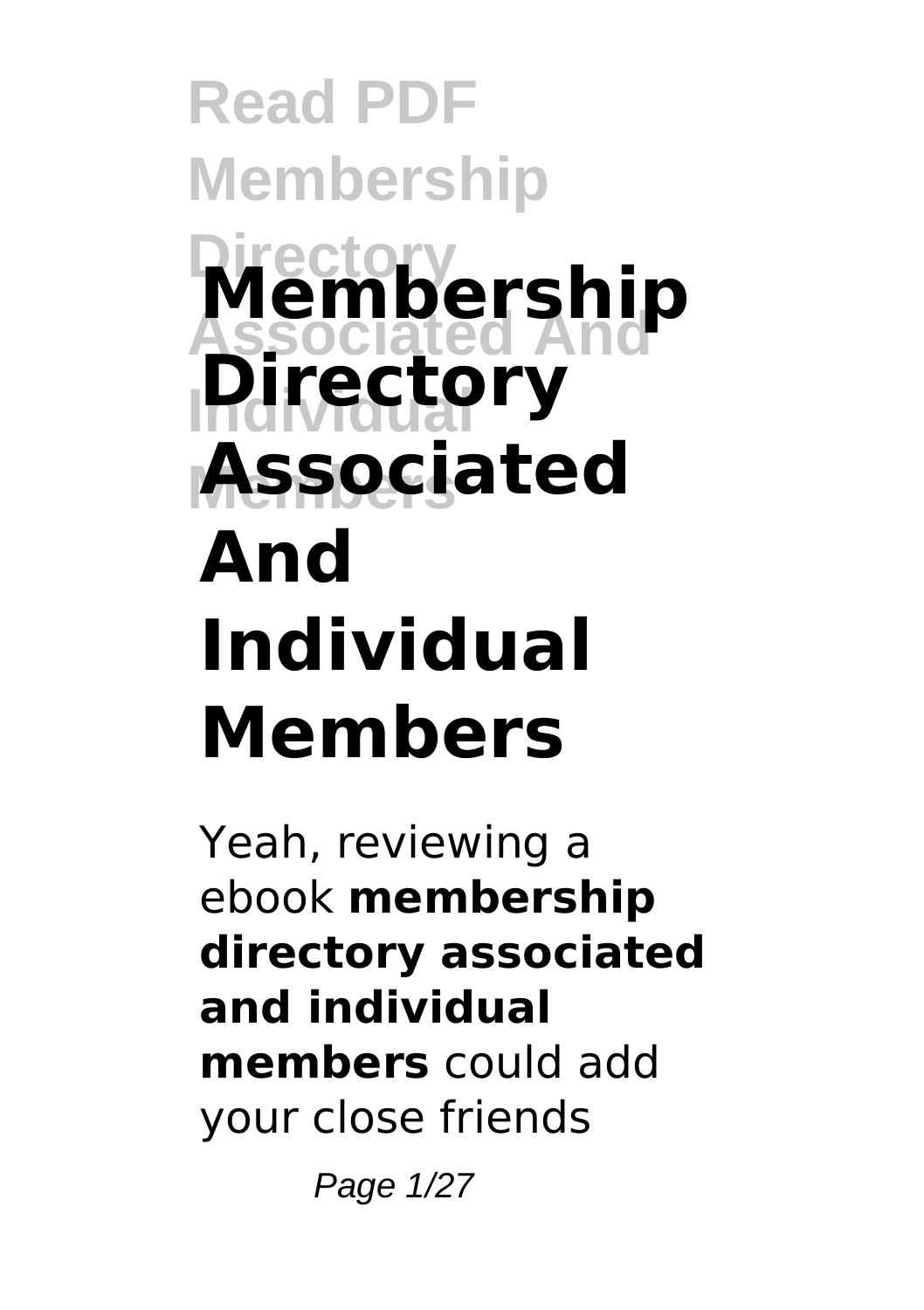**Histings. This is just one At the solutions for you** to be successitul. As<br>understood, feat does **Members** not recommend that to be successful. As you have extraordinary points.

Comprehending as with ease as concord even more than supplementary will have the funds for each success. neighboring to, the declaration as well as sharpness of this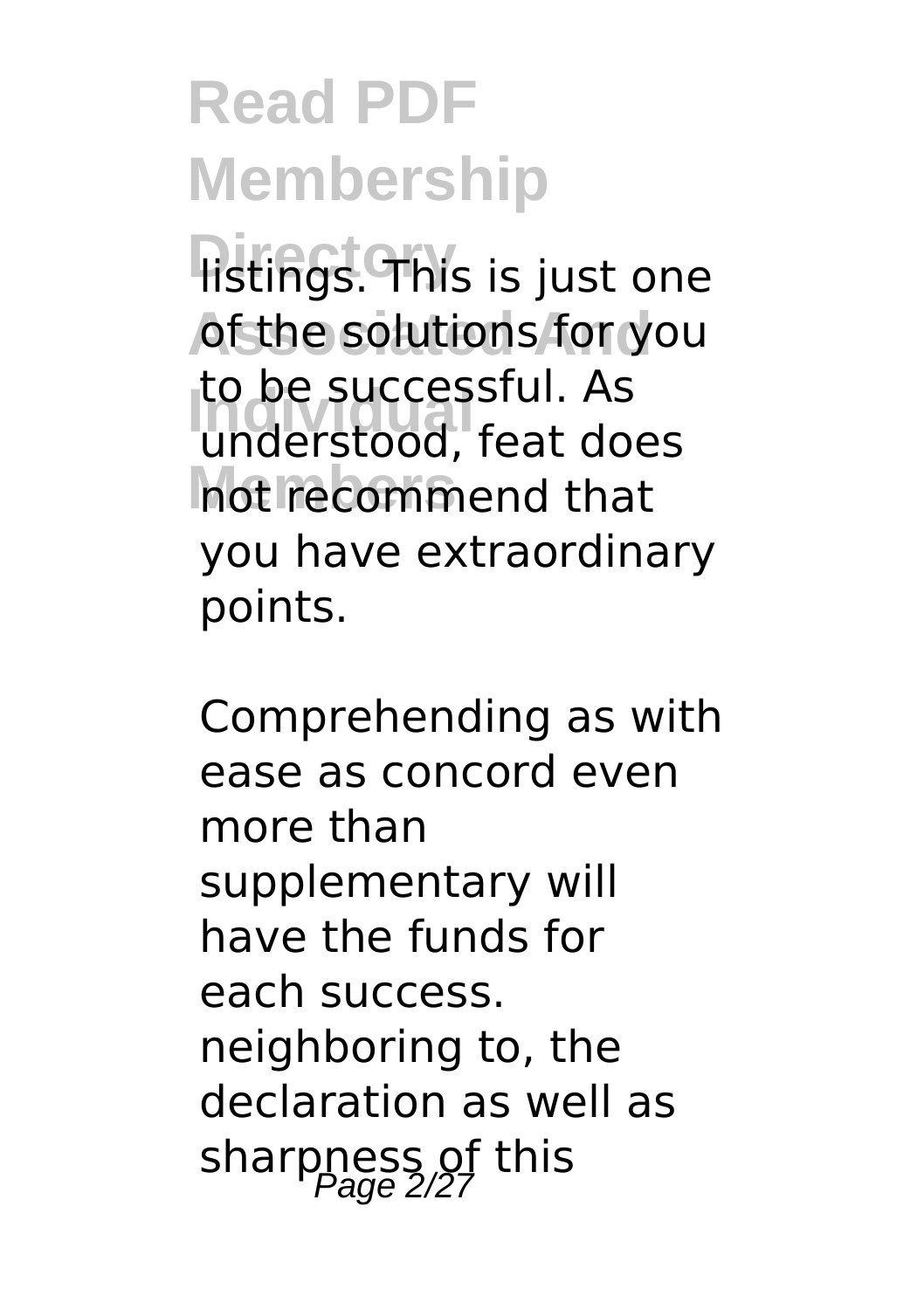membership directory **Associated And** associated and **Individual** can be taken as with ease as picked to act. individual members

Free-eBooks is an online source for free ebook downloads, ebook resources and ebook authors. Besides free ebooks, you also download free magazines or submit your own ebook. You need to become a Free-EBooks.Net member to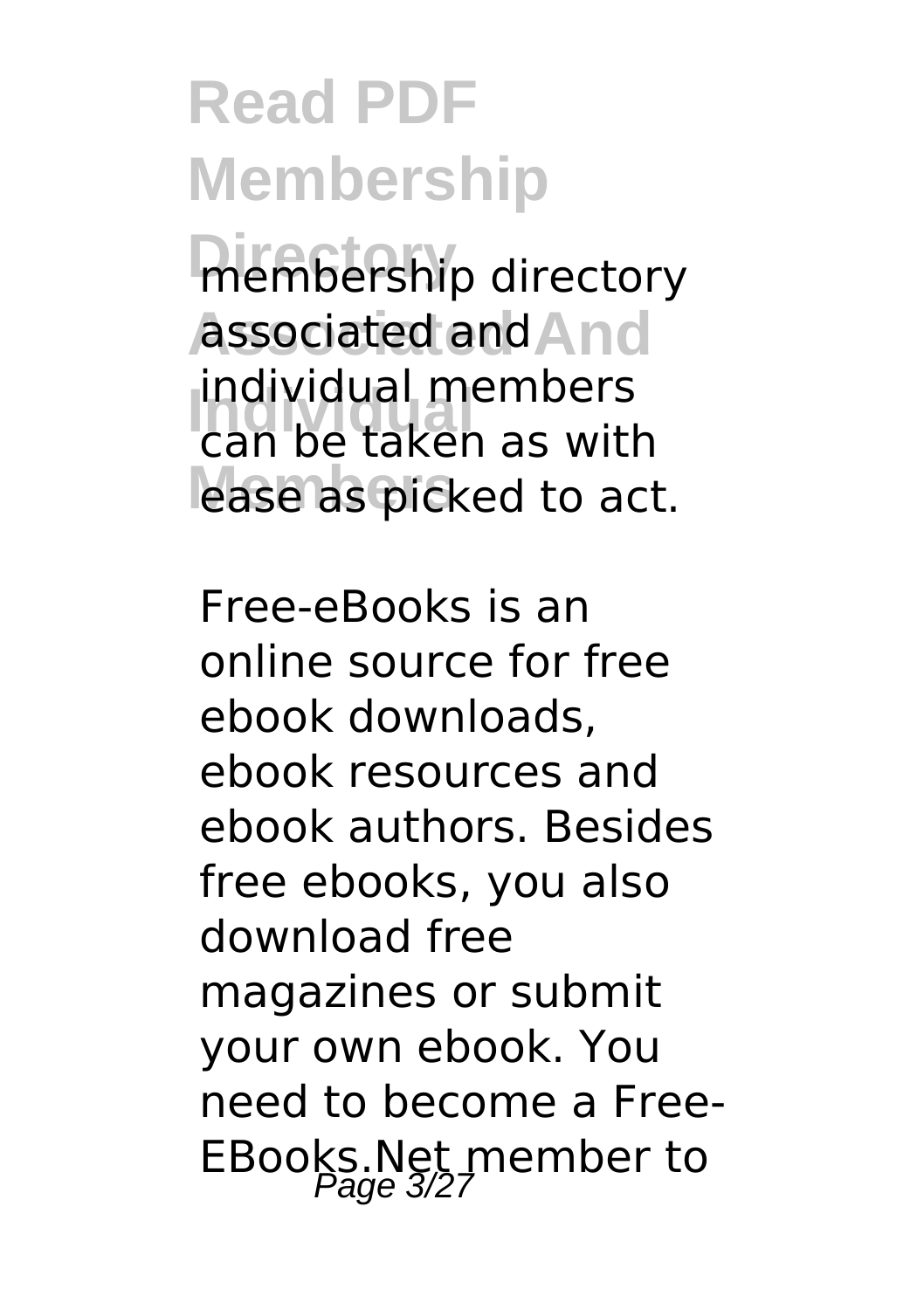**Directory**. **Registration is free.** 

#### **Individual Membership Directory Associated And Individual**

Membership directory. Keep your employee or member information close at hand with this directory template in Word. A company directory template can store employee names, work and fax extensions, cell phone numbers, and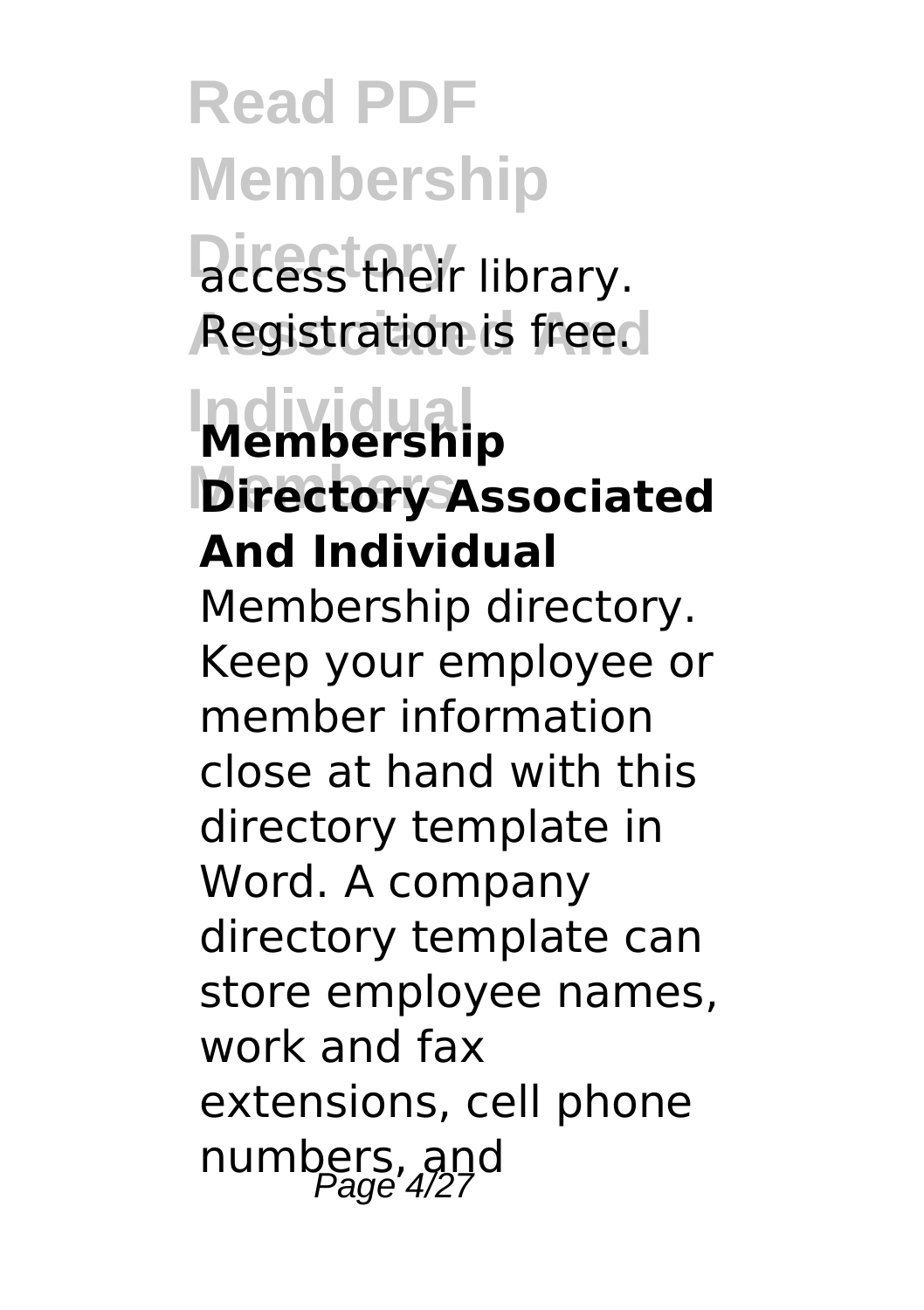addresses. As workers come and go, you can change the employee<br>
directory template in **Ishap**.bers directory template in a

#### **Membership directory templates.office.co**

#### **m**

Individual Membership ASAE membership provides you with access to a broad collection of tools, content, and other practical resources,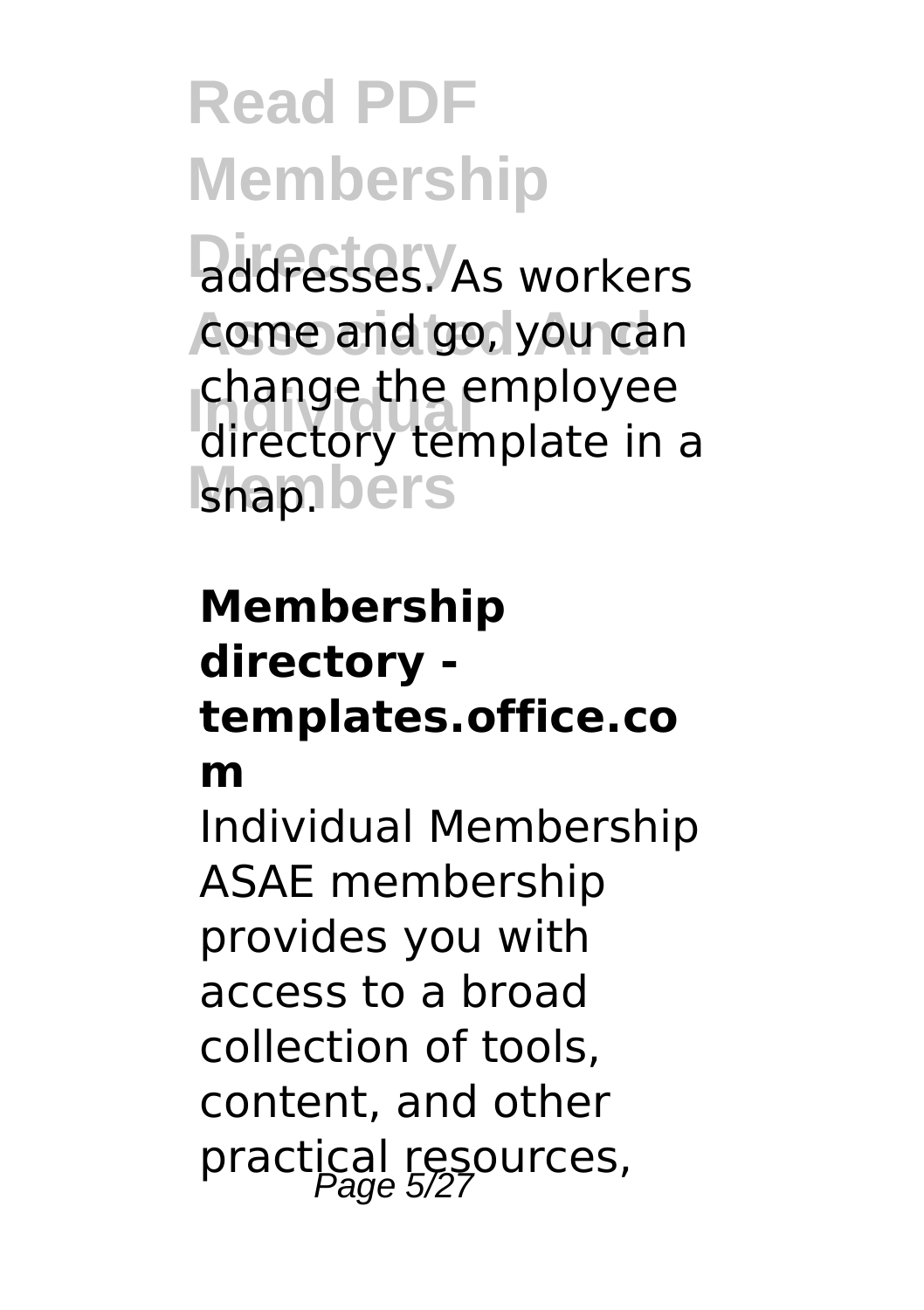**Directory** professional development And **Individual Copyrightness** in many **Members** a smart and vibrant opportunities in many community of peers—all to help you do your job better.

#### **Individual Membership - ASAE**

We are very excited to be offering this exclusive benefit to our members. changing company / individual information Members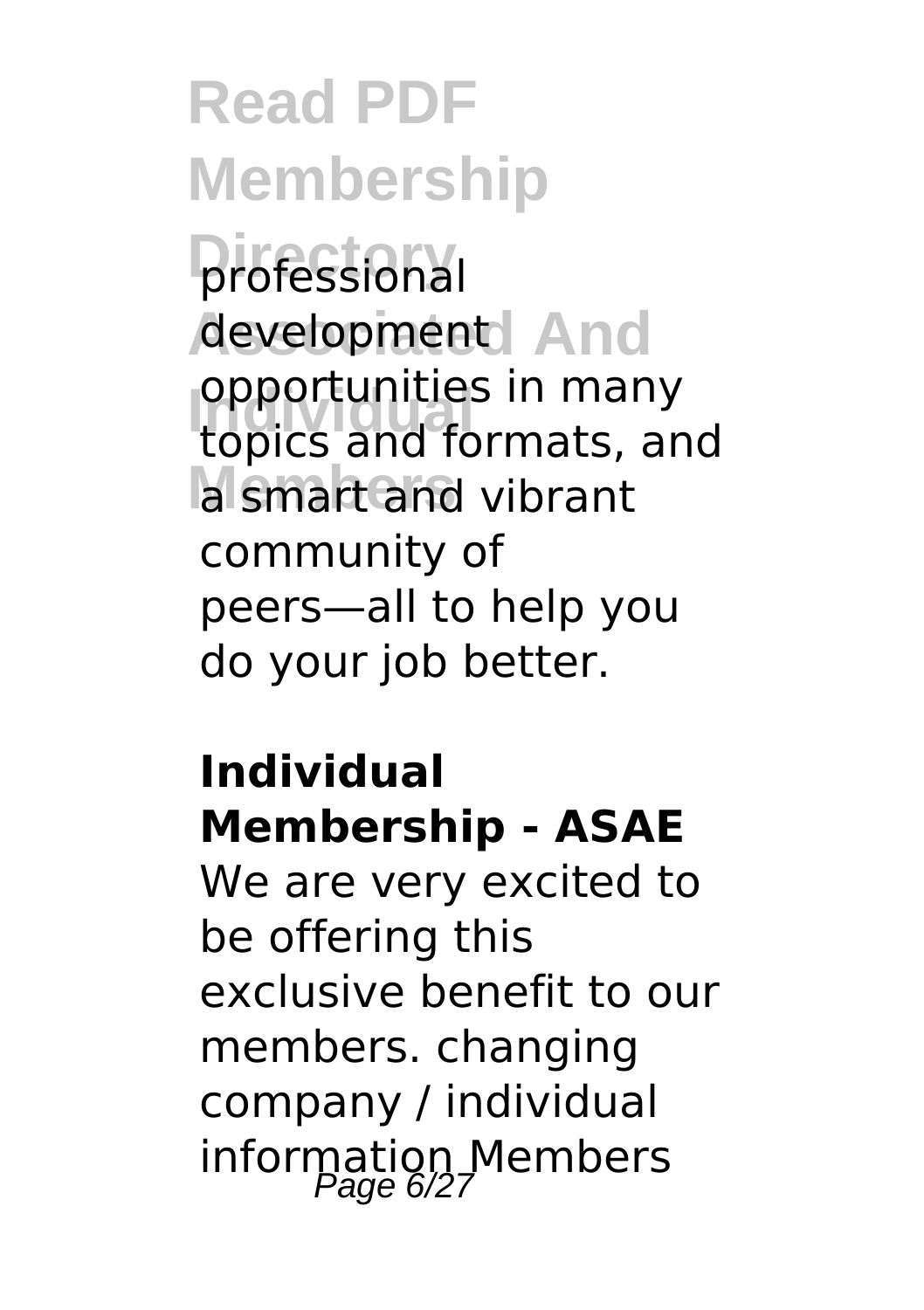**must submit requests** to change information In their company<br>profile, i.e. phone **Members** number, address, in their company contact information, etc. to your regional membership director.

#### **Membership Directory abcva.org** Member Directory / Individual. HAND was founded in 1991 on the principle of supporting nonprofit organizations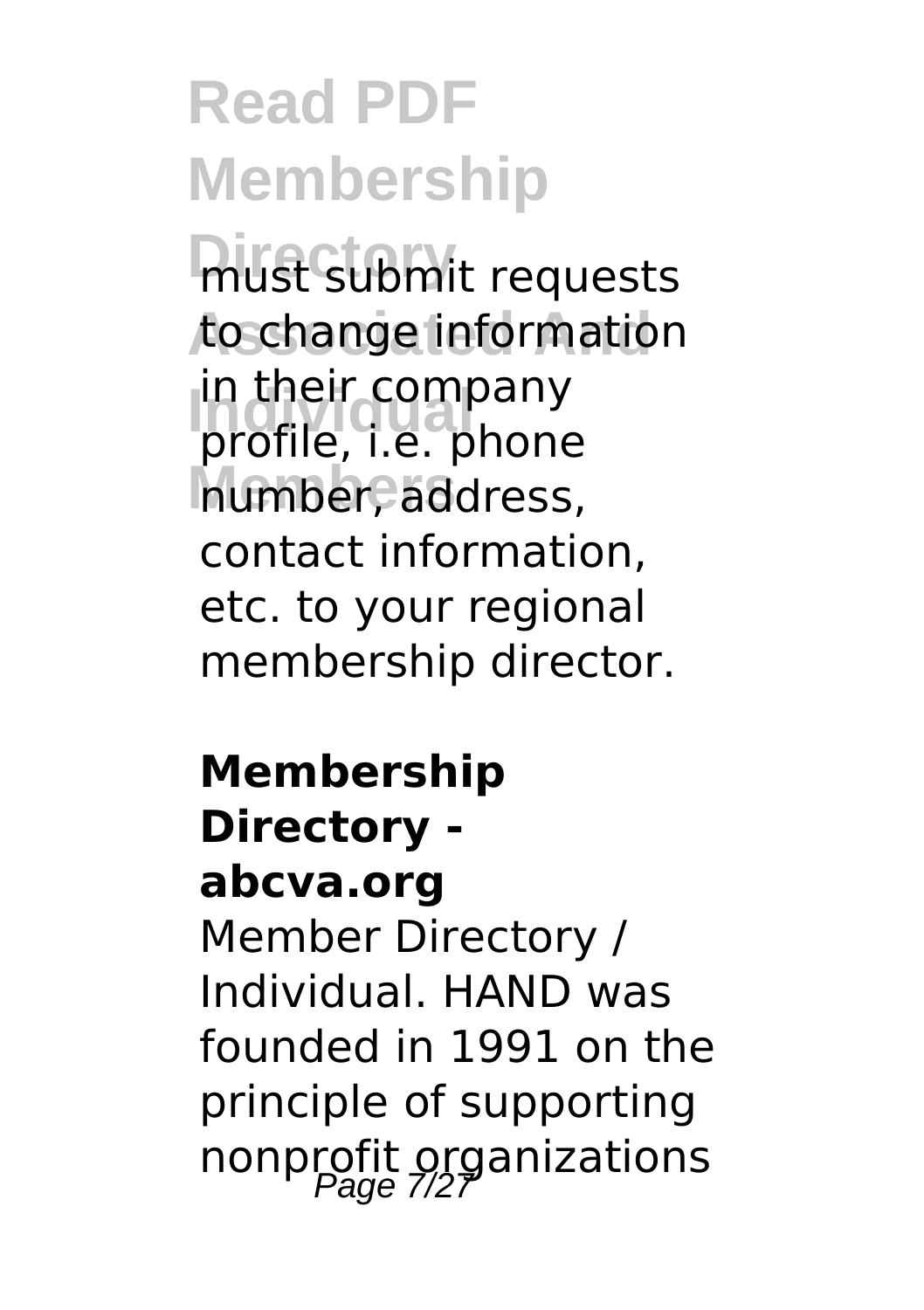*<u>committed</u>* to **Addressing housing** anordability. The<br>association has grown to include an array of affordability. The members working in various facets of the affordable housing and community development industry. Through collaboration and innovation, HAND members are working collectively to create strong communities across the Capital Region of Baltimore,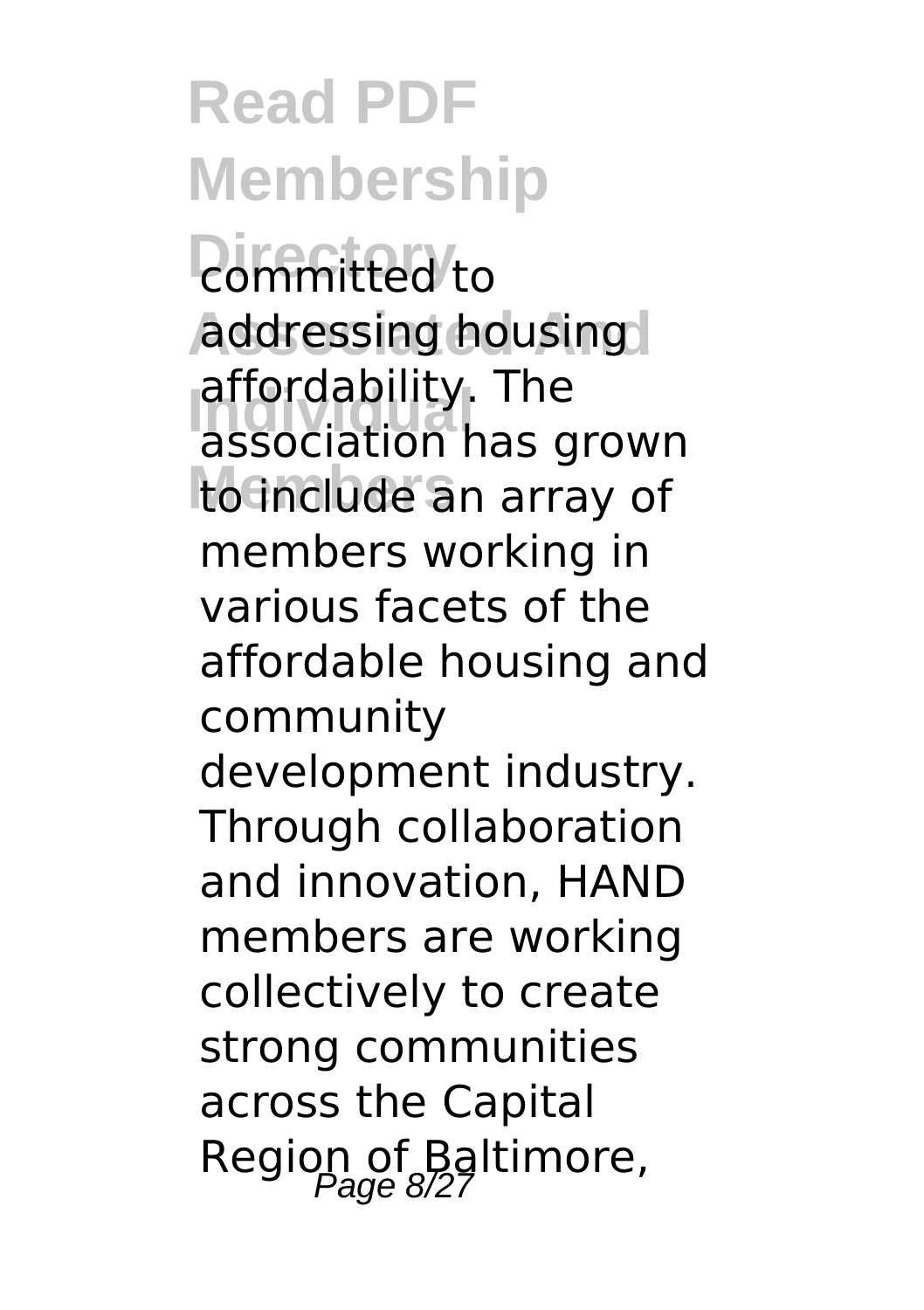Washington and **Richmondted And** 

#### **Individual Member Directory / Members Individual - The Housing Association of ...**

For searches based on the area (city, county, or state) serviced by the ALTA member company or branch visit HomeClosing101.org.. You can also look up a state land title association, and search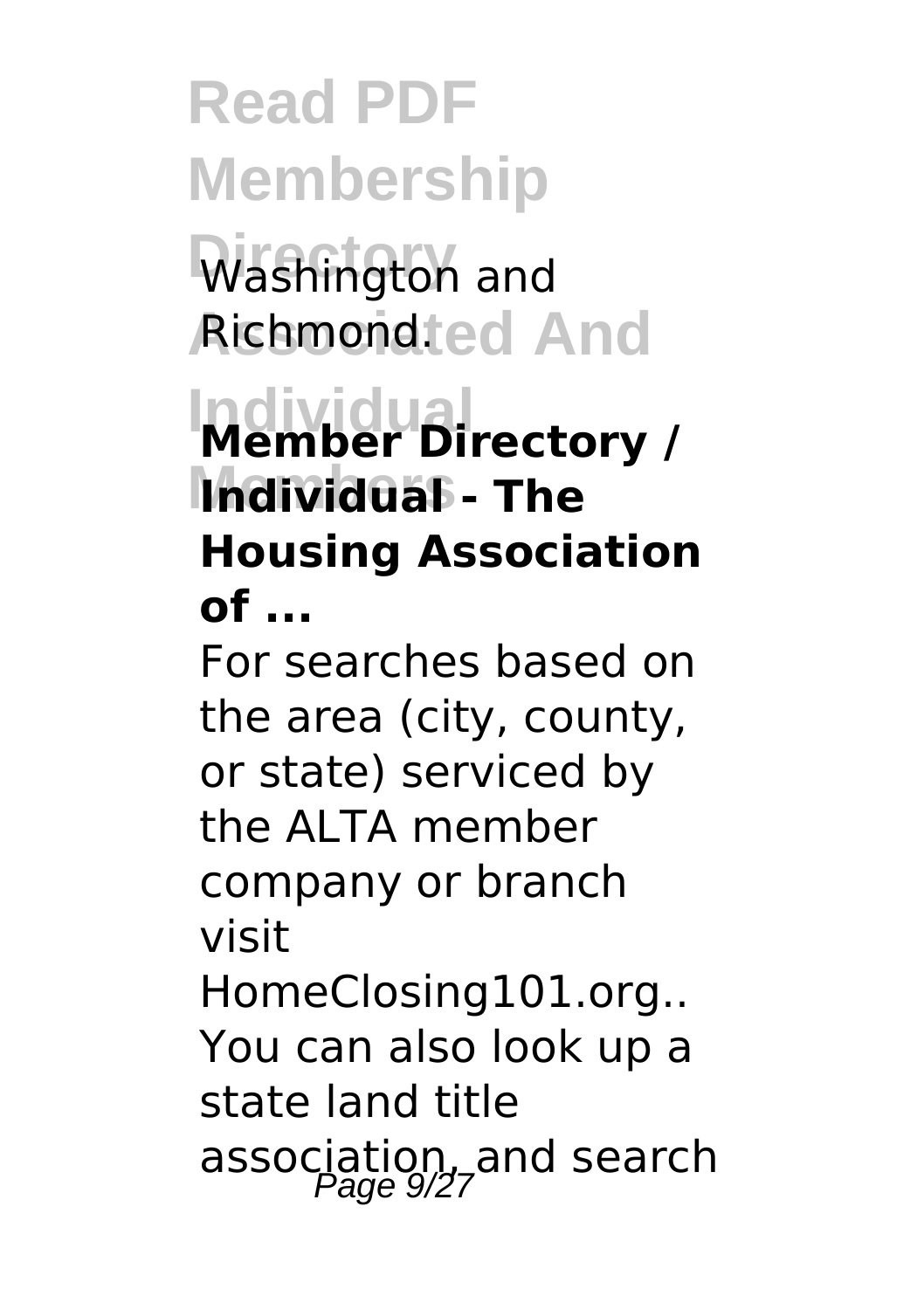**Dur Vendor** Directory to find member And companies to meet<br>your business needs.. Please Note: The companies to meet information in this membership directory is provided for the purpose of connecting title professionals ...

#### **ALTA - Search for Members**

Individual Membership. ACC membership is open to individuals who are engaged in the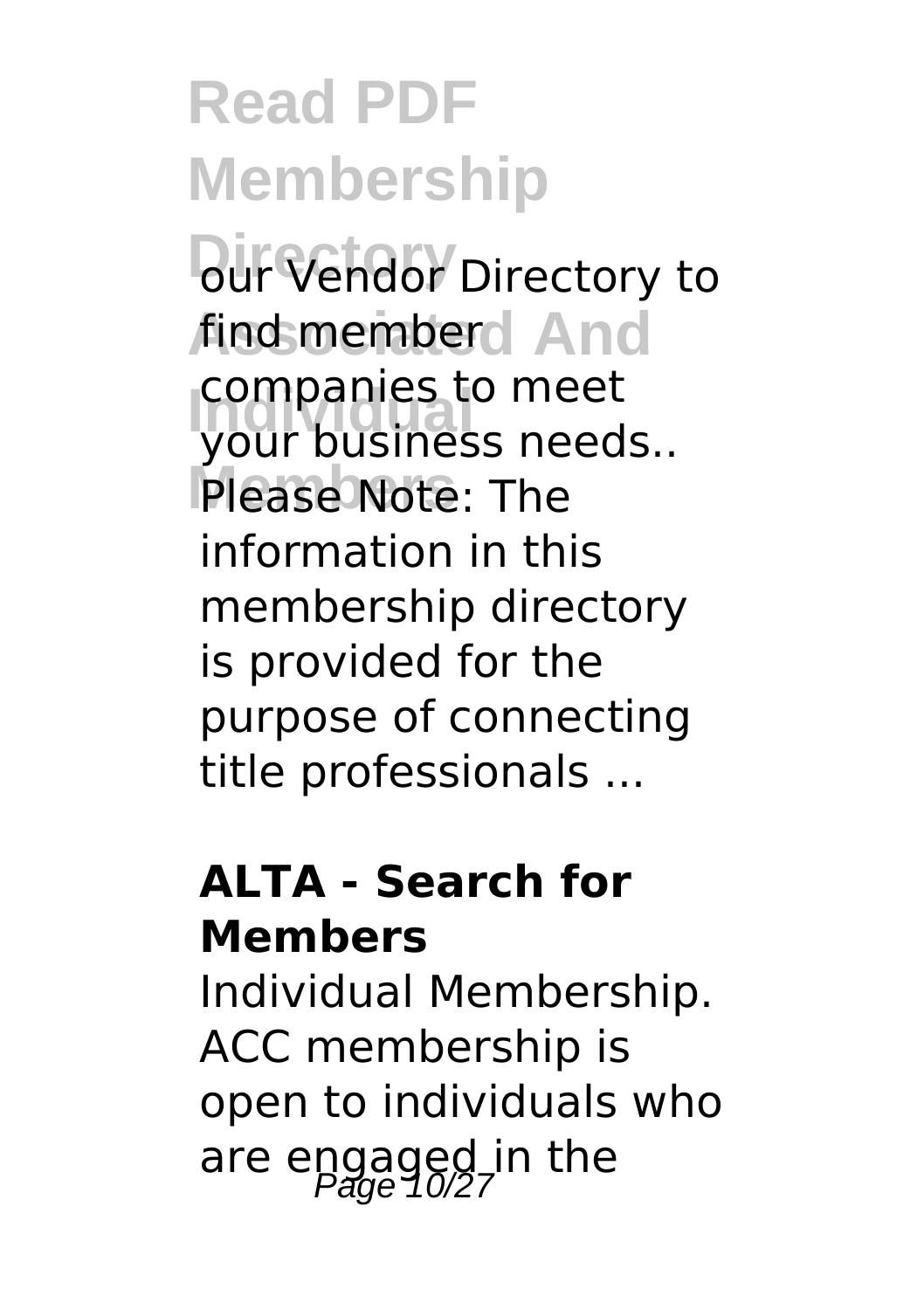**Directory** active practice of law employed by And **In dividual of the private or public** sector, do not have organizations in either regulatory, enforcement or policymaking responsibilities nor work in an institution with such authority, and do not hold themselves out to the public for the practice of law.

## **Individual Member |**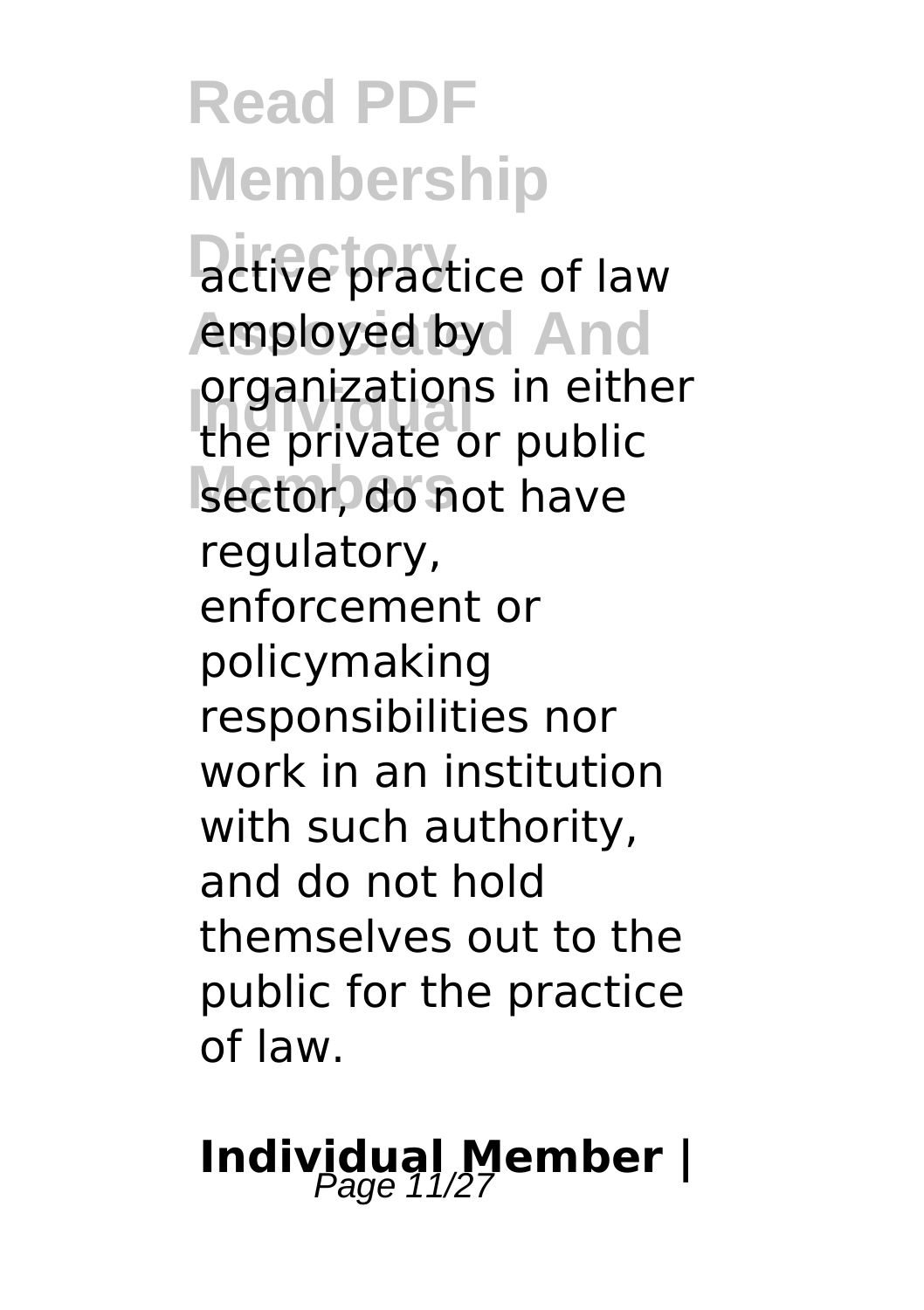**Read PDF Membership Directory Association of Associated And Corporate Counsel Individual** Individual Membership. **Members** The Individual **(ACC)** Membership level is designed for industry professionals who want to access expanding technology, gain a global network of more than 37,000 peers, and further the mission of the association: to protect people, assets, and the environment from the adverse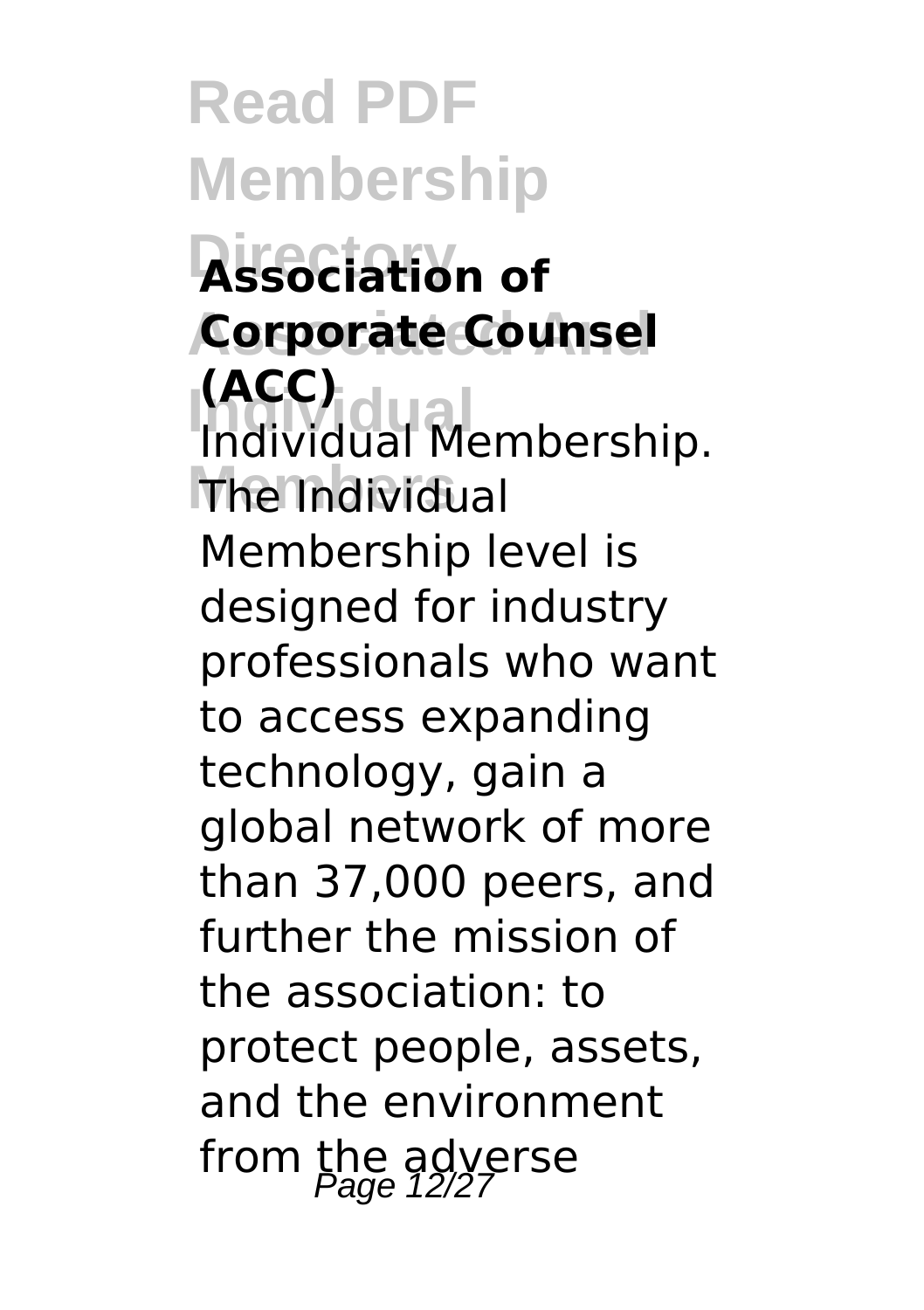**Read PDF Membership** effects of corrosion. **Associated And Individual Membership - NACE Members** Individual Membership. **Individual** Educational Membership. Member Directory. Find a Custom Coater. Events/Training. Login. Join Now . Change Change Change Change ...

**The Electrocoat Association - Member Directory**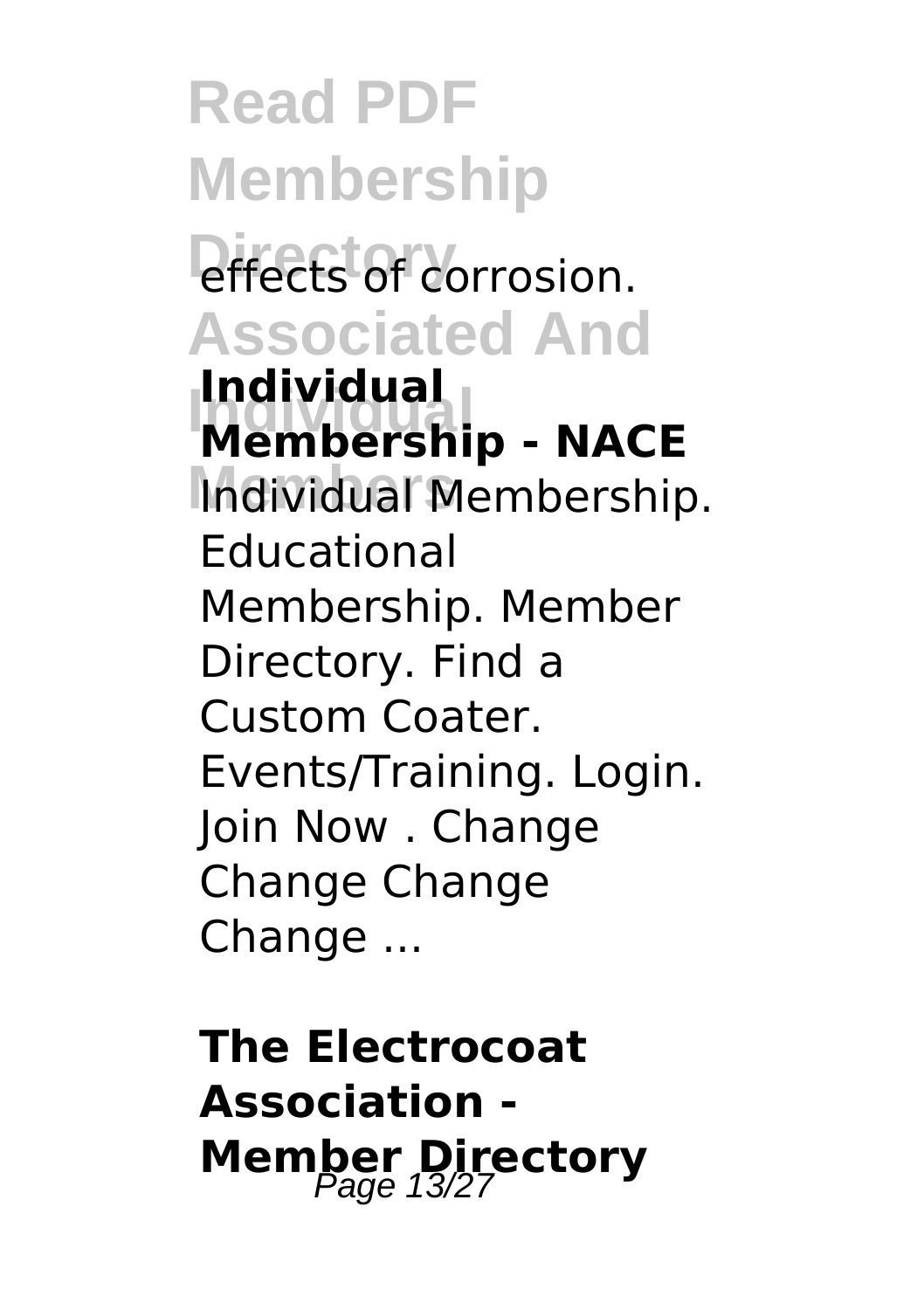the association of **banks in cambodia**d **Individual** 6, Vattanac Capital Tower, Monivong Blvd, (abc) Suite 0601, Level Sangkat Wat Phnom, Khan Duan Penh, Phnom Penh, Cambodia Phone: +(855) 23 230 611

#### **Membership Directory | The Association of Banks in Cambodia** This global member directory will assist you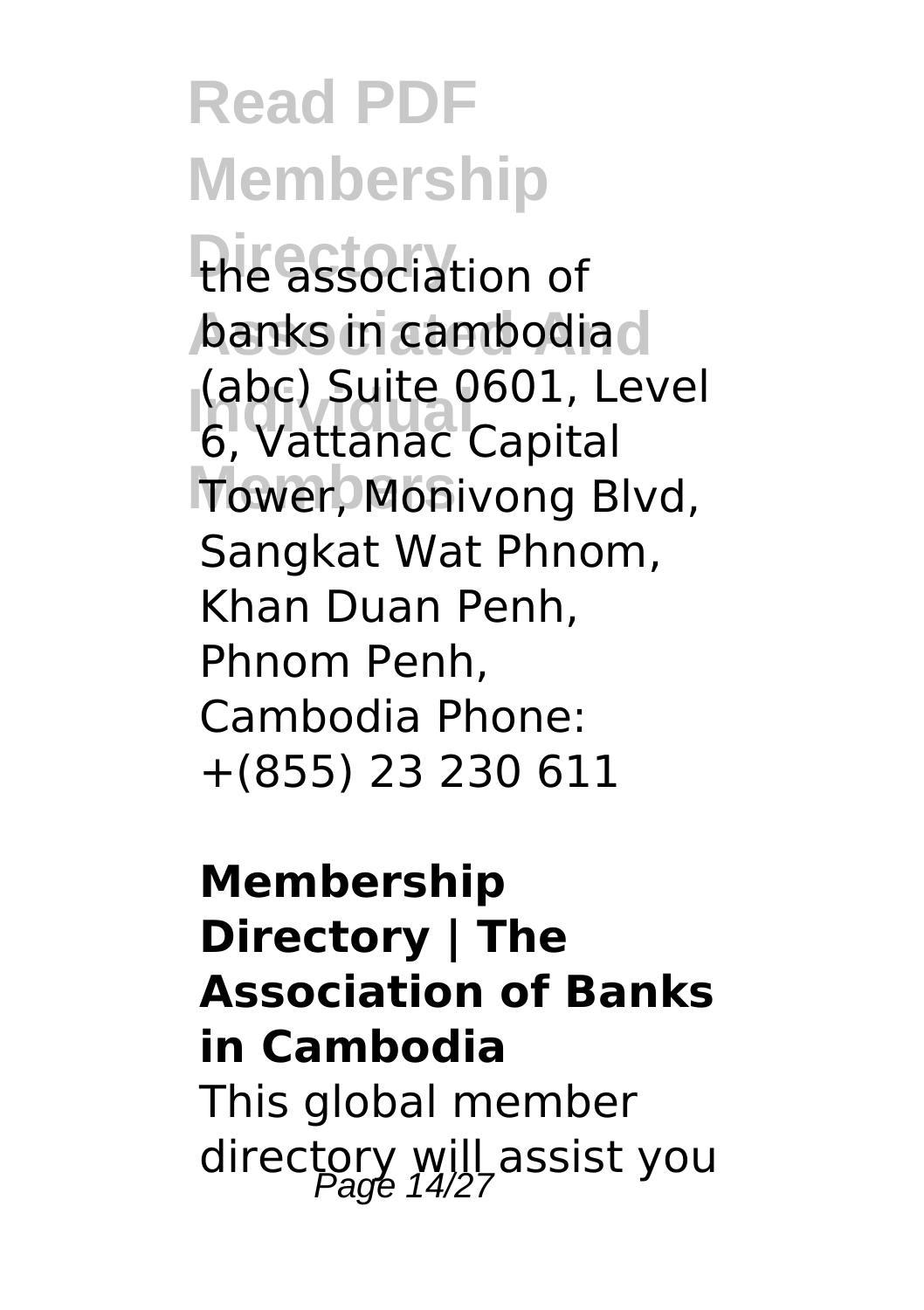to verify an individual's **CFA charterholder d Individual** member's contact **Members** information or locate a status, obtain a financial adviser.

#### **Member Directory - CFA Institute**

Your membership period is for one year. If your membership lapses beyond our 90-day grace period, your membership term will begin on the day you renew. Join Today.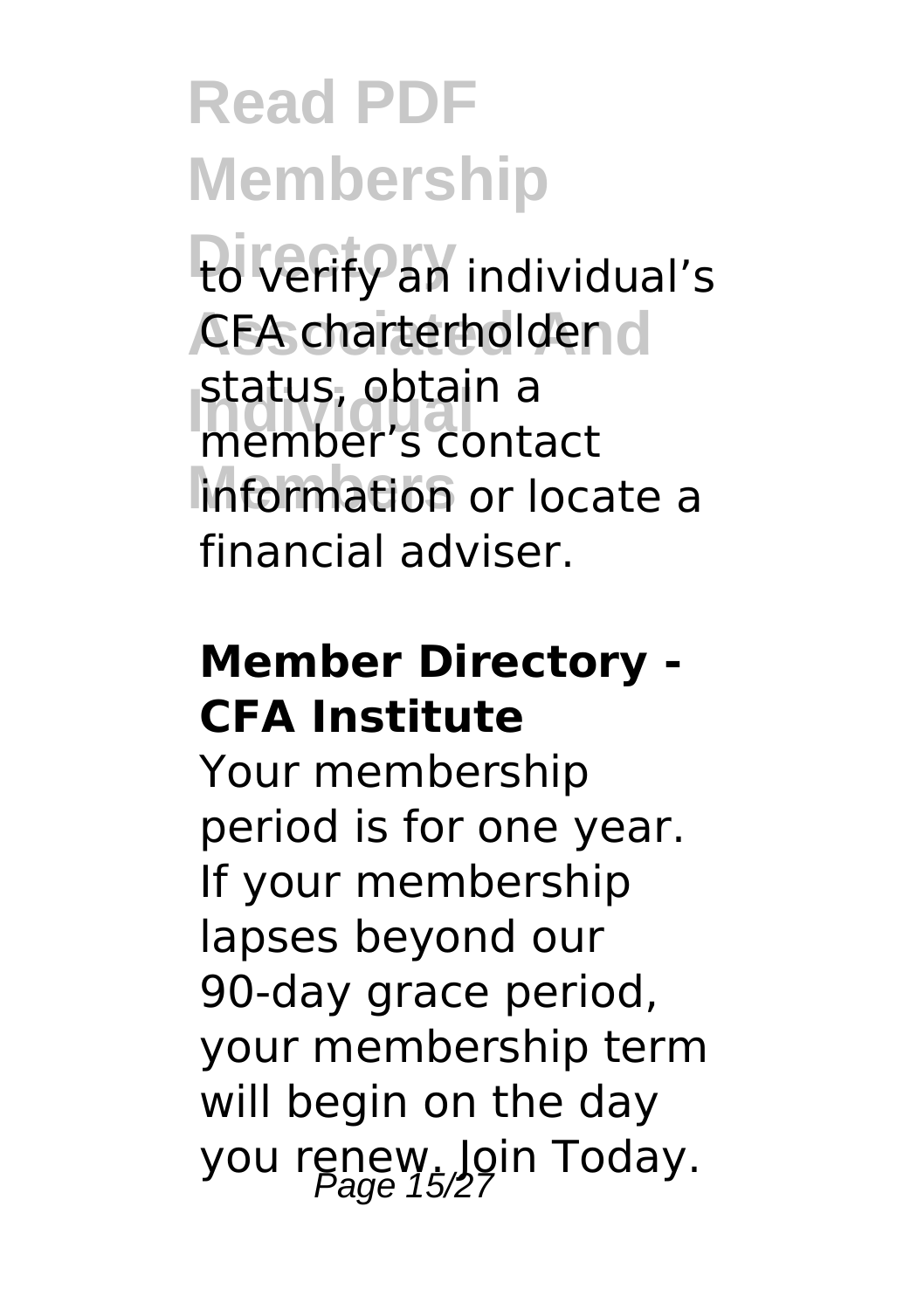Professional Staff **Membership Benefits. Individual** Read about the latest association Practical resources. management trends in ASAE's flagship magazine, Associations Now.

#### **Association Professional Staff Membership**

Member directories include the name and other key information your organization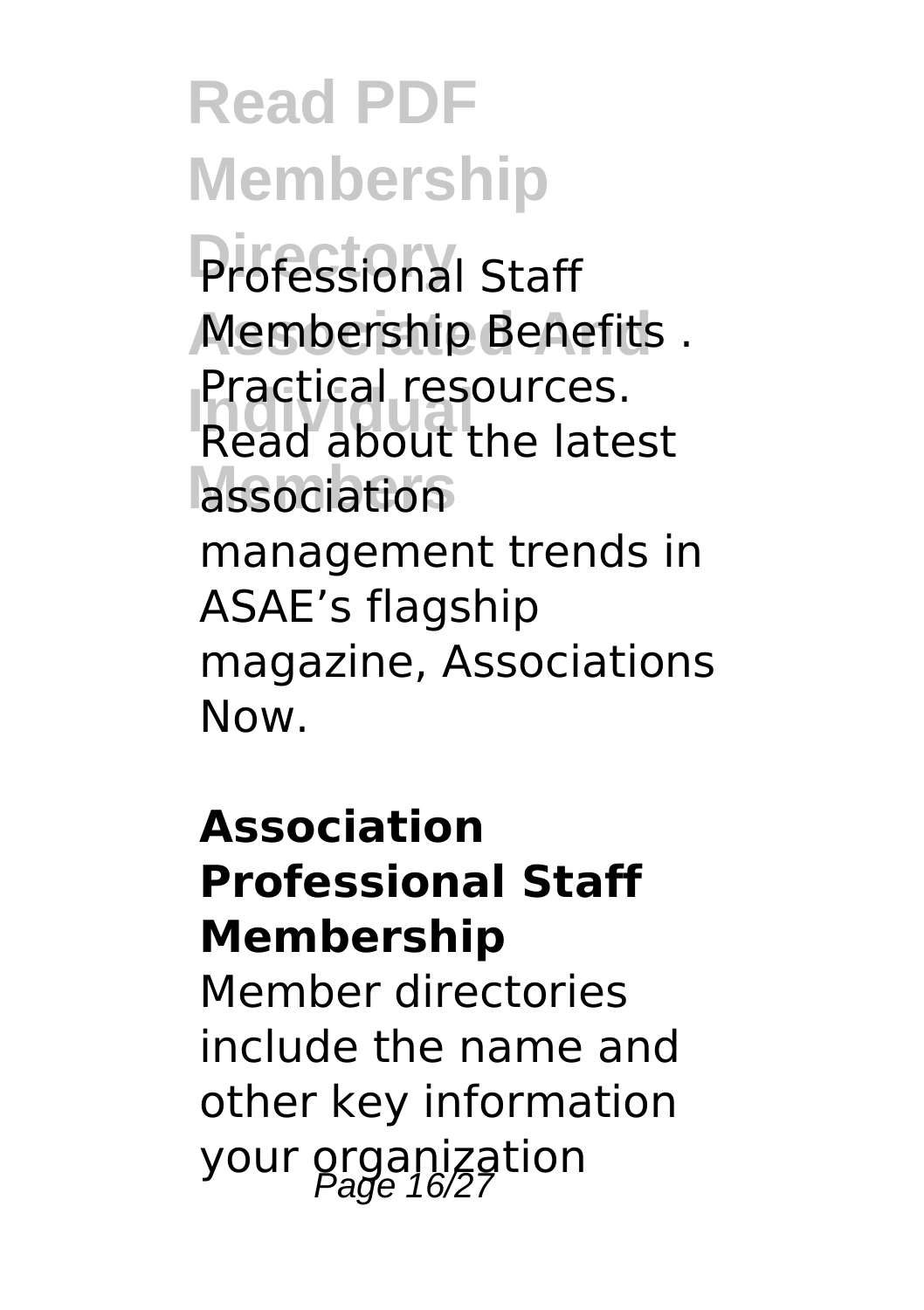stores about members. **Common data in and Individual Comme internal**<br>
directory includes: Member name (and a online member link to their individual profile, if applicable) Email address and social media handles

**Why Your Organization Needs an Online Member Directory ...** Service Provider Individual Membership CM Practitioner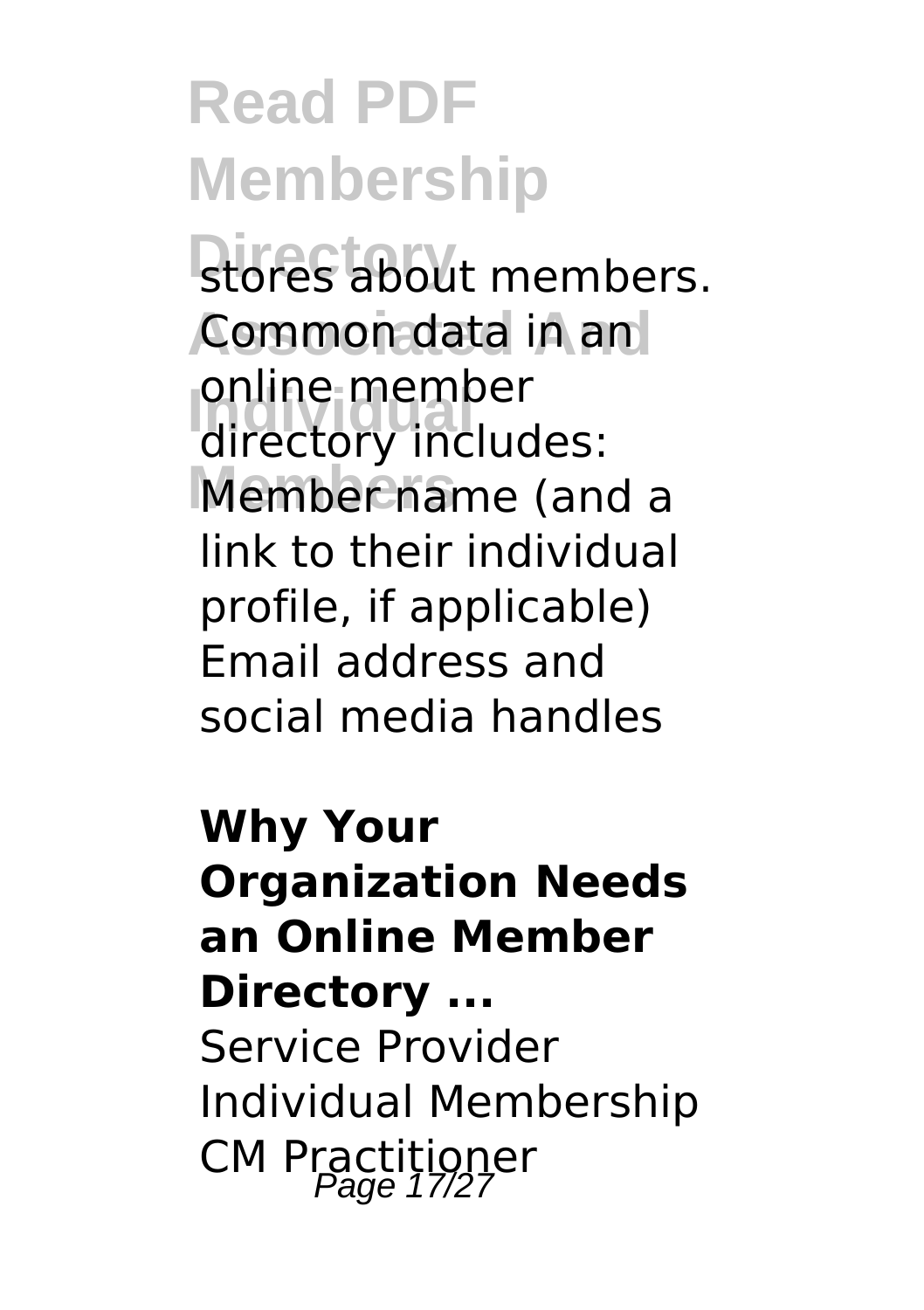**Individual Membership** for construction And **Individual** management or person employed by a management/program construction services firm without a corporate membership. \$380/year. Additional Corporate Add-on membership for Large, Mid-Sized, and Small Corporations (organization must have a corporate membership to be eligible).  $$140$ /year.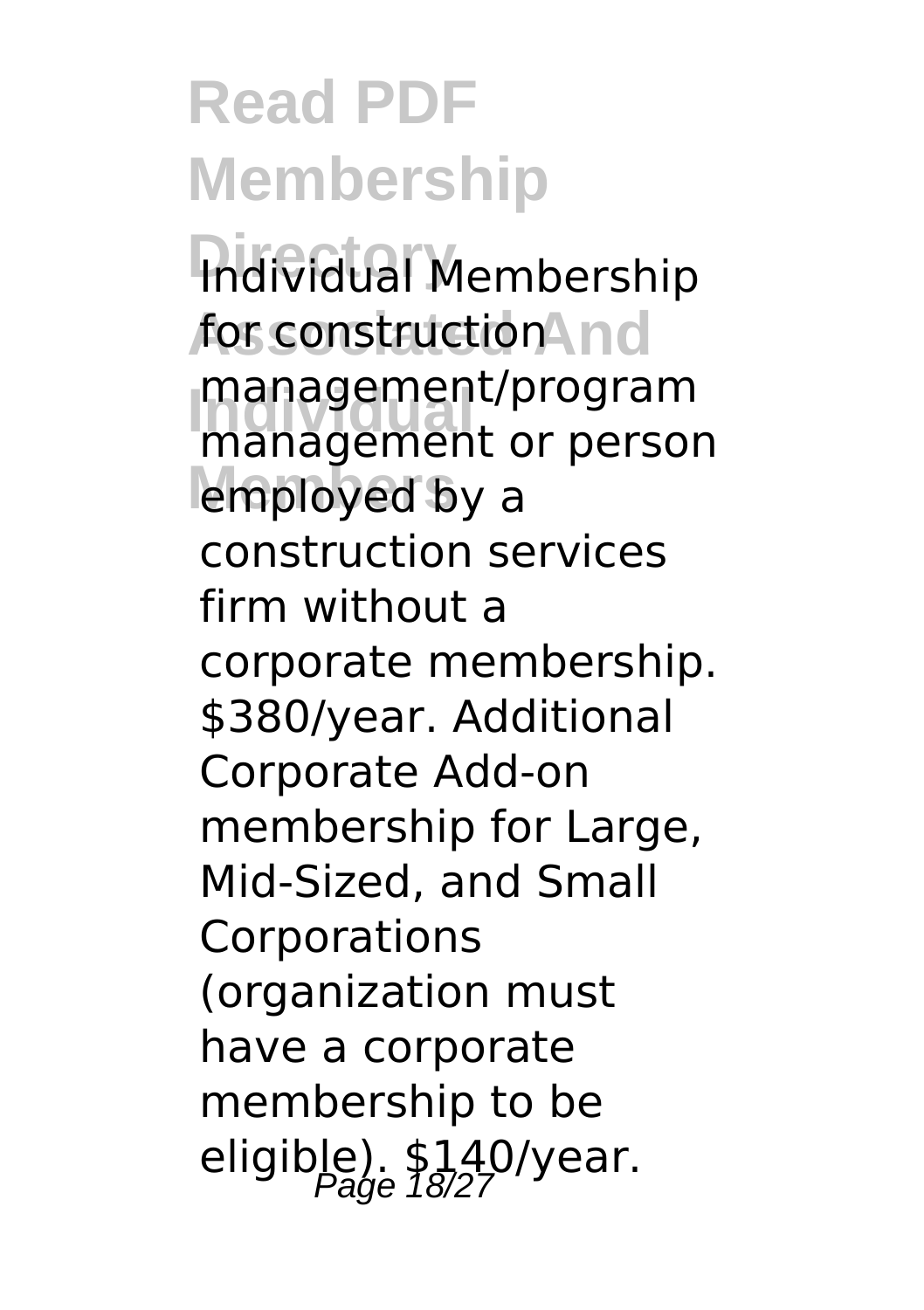**Read PDF Membership Directory Individualed And Membership**<br>Construction **Members Management ... Membership |** While the association membership directory may, as a whole, be protected by copyright, the alphabetical listings of members found within the directory - containing members' names, addresses, telephone and fax numbers, and possibly e-mail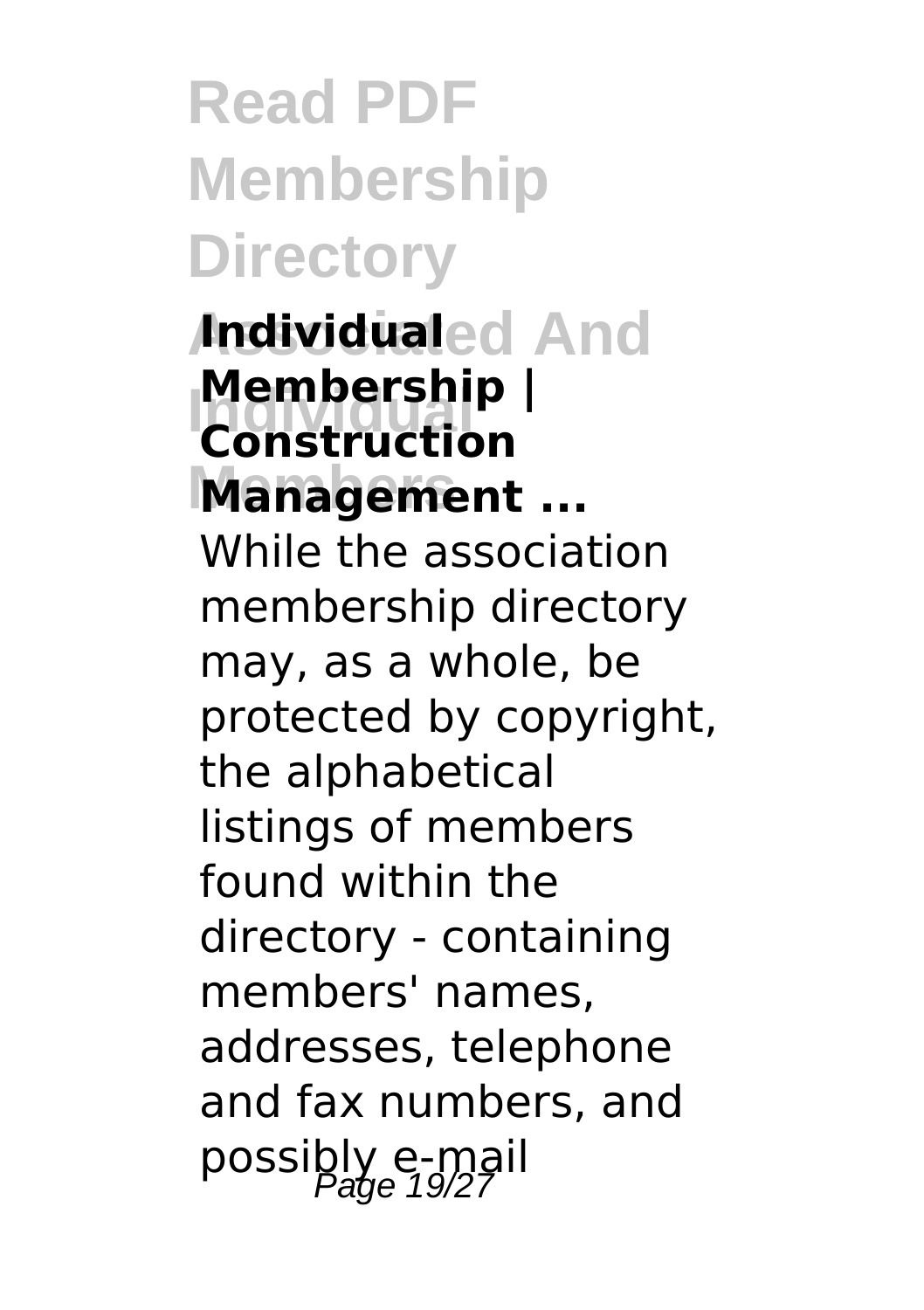addresses<sup>y</sup> generally **Are not subject to cl Copyright protection by**<br>the association as they do not possess the ... the association, as they

**Are Your Association's Membership Directory and Mailing ...** Individual Member directory Drupal Association members fund services and programs that positively impact the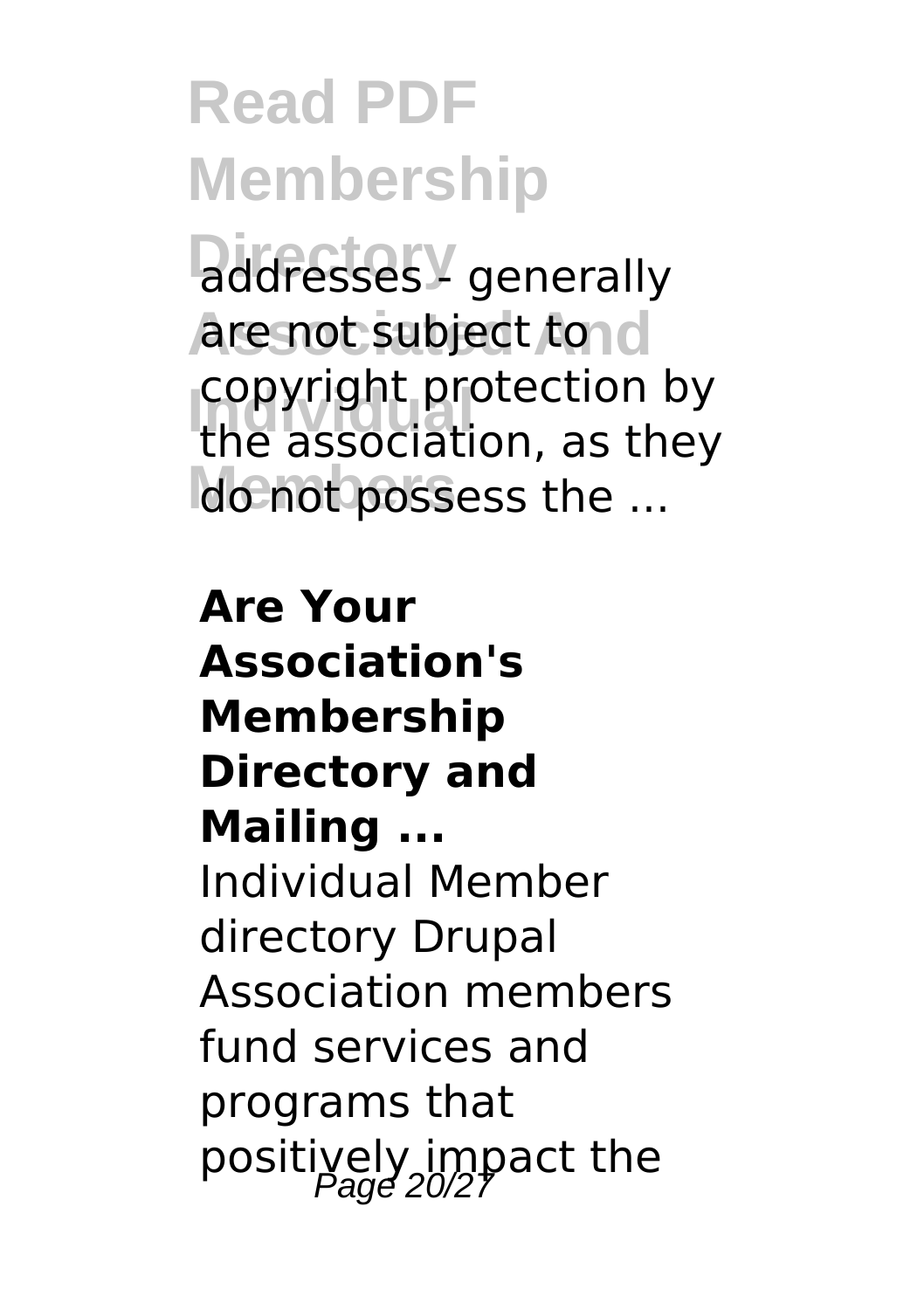**Drupal community all** over the world. Thanks to these generous<br>
members and the **Organization Members!** to these generous Become a member to support Drupal.org infrastructure, community grants and programs, and to get a badge on your Drupal.org profile.

**Individual Member directory | Drupal.org** For nonprofit members,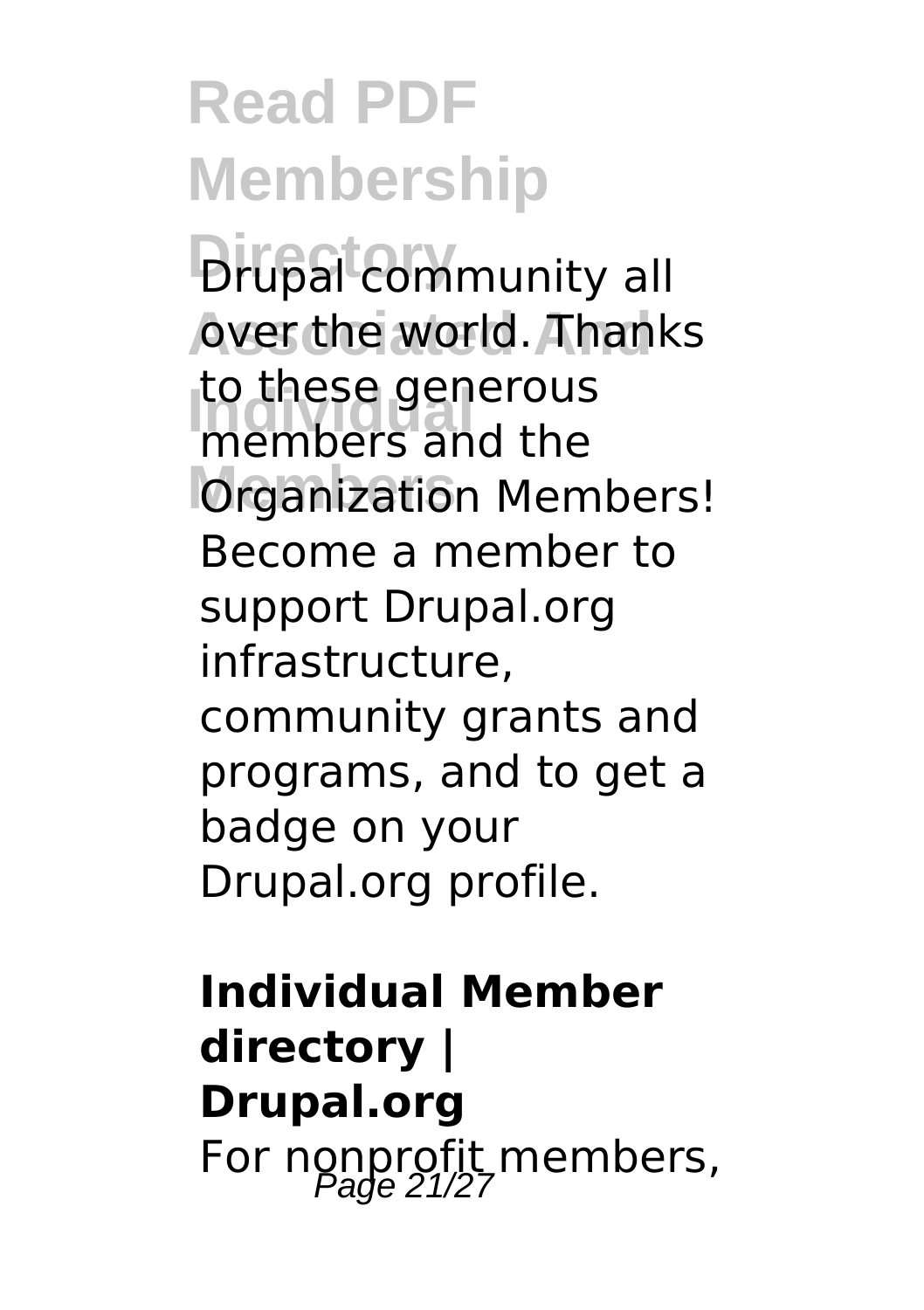**Directory** your organization is the member a lall your d **Individual** board members receive benefits. This staff, volunteers, and means everyone from your organization is eligible to receive the member rate on trainings and events, download the FREE Standards for Excellence Education Packets, and receive discounts on products, services, and other resources.<br>Page 22/27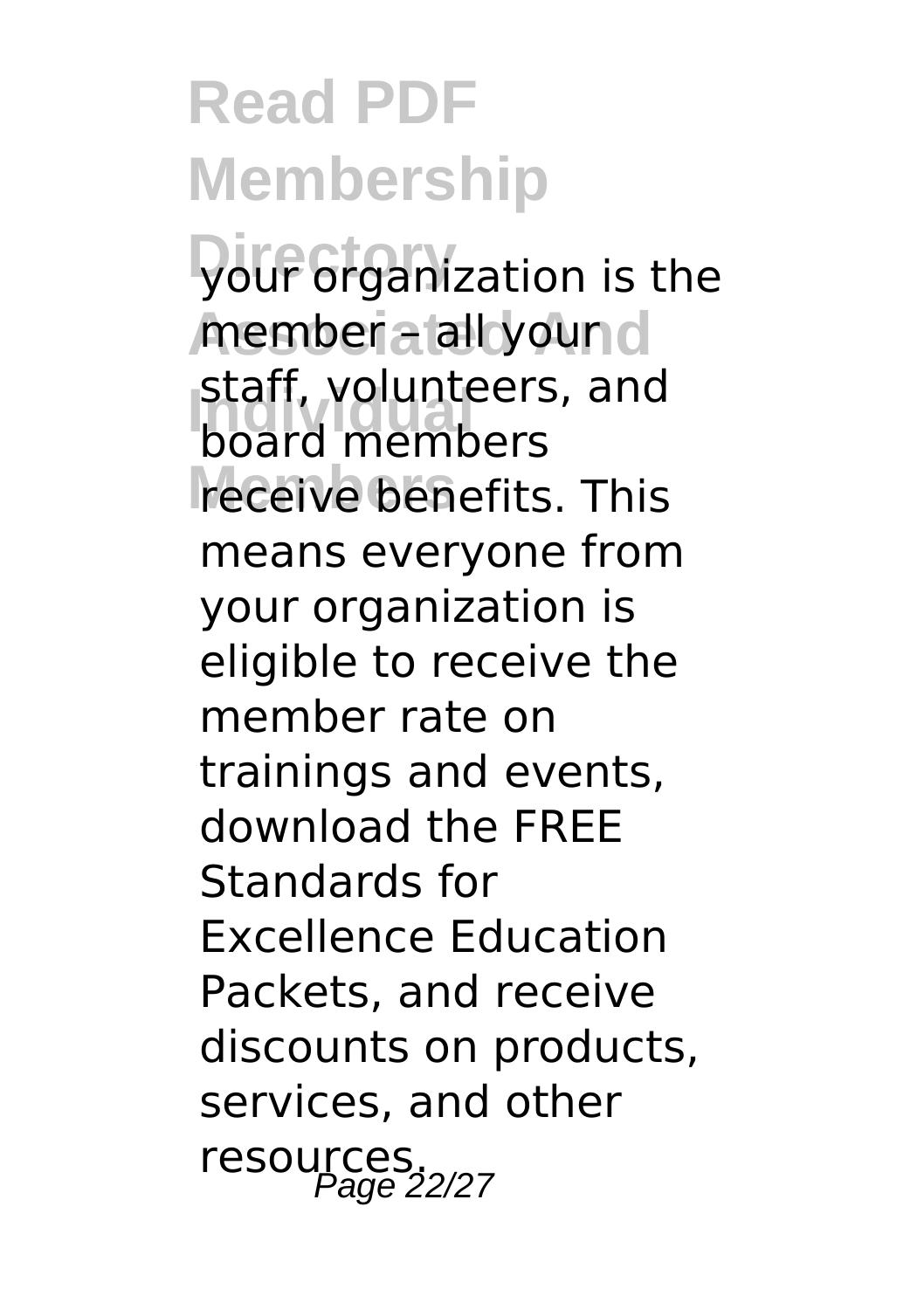**Read PDF Membership Directory**

#### **Membership -And Individual Association of Nonprofit**... **Pennsylvania**

The contact who signs up for the membership owns the membership for a full 12 months. Join CSCMP today by completing your membership online or download the professional membership application. Purchase. Benefits: Subscription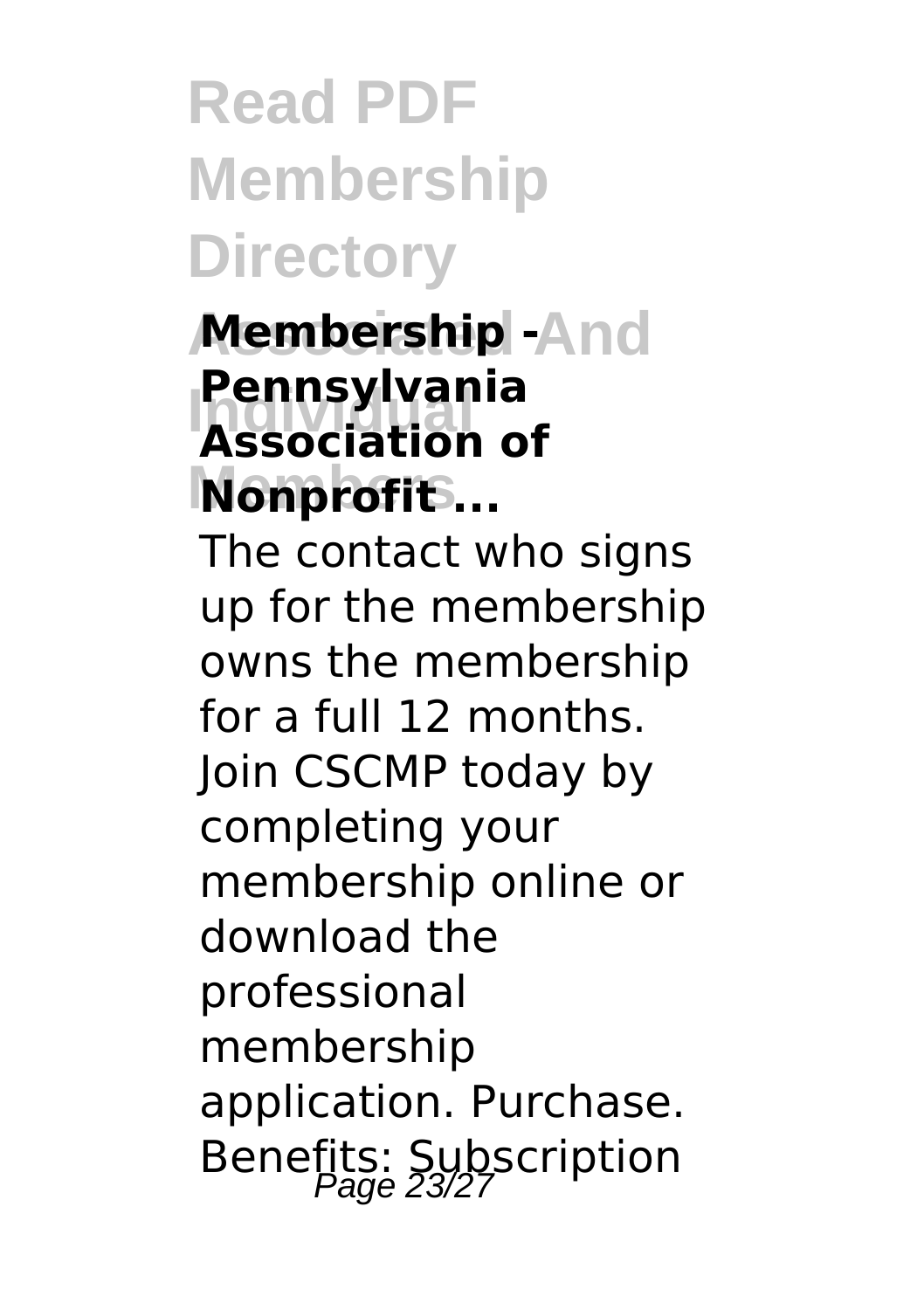to Supply Chain **Quarterly magazine • Individual** research, surveys, and **CSCMP's** global Access to leading membership directory

#### **Individual Membership - CSCMP**

...

Member Benefits As the premier association supporting the business of medical practice, MGMA combines the expertise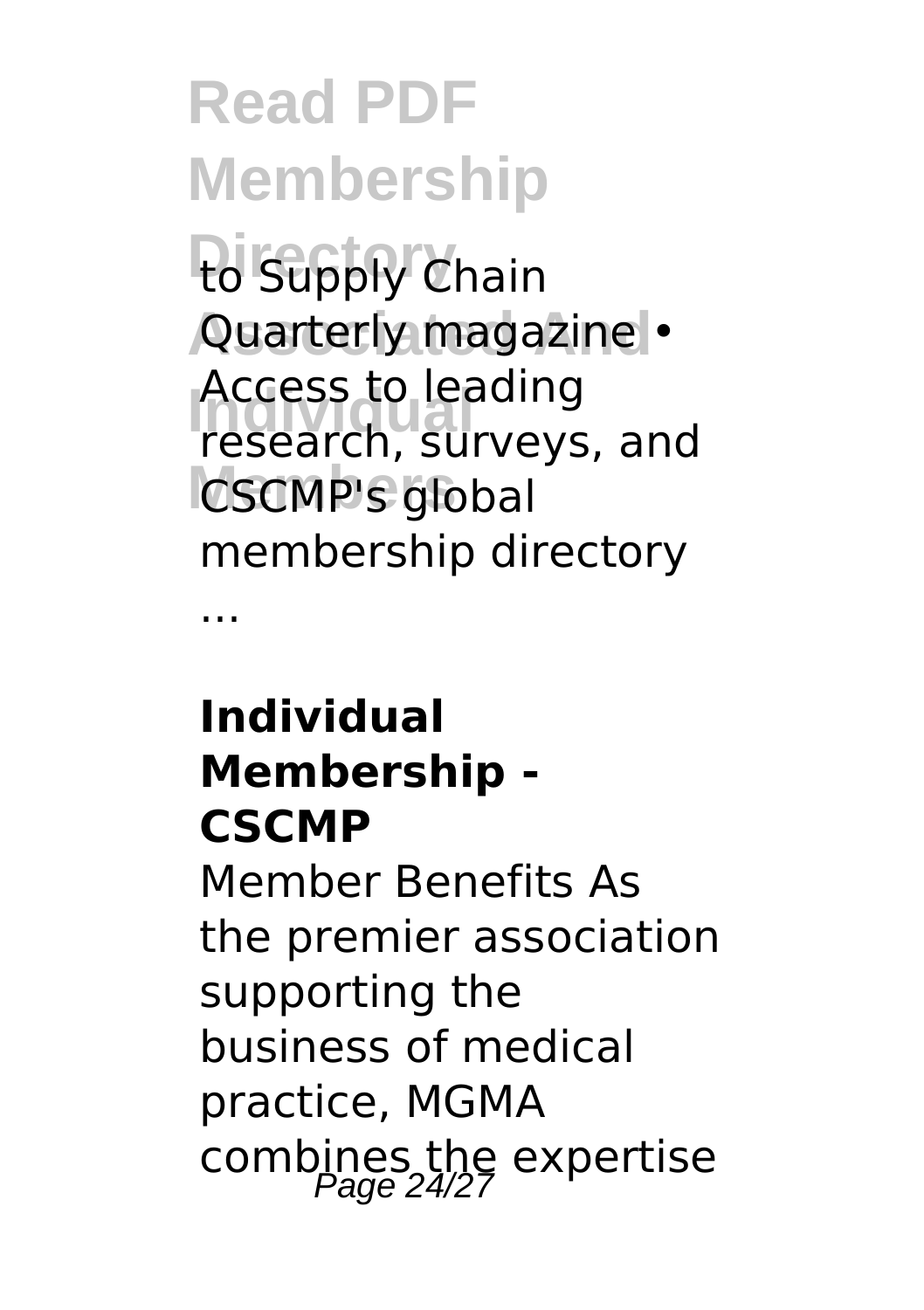**Df more than 55,000** members with industry-**Individual**<br> **E** timely practice solutions. Eet us help leading data to develop you succeed in your day-to-day business with member benefits built to overcome your most challenging practice management issues.

#### **MGMA Membership**

Membership Information What is SFFMA? Organized in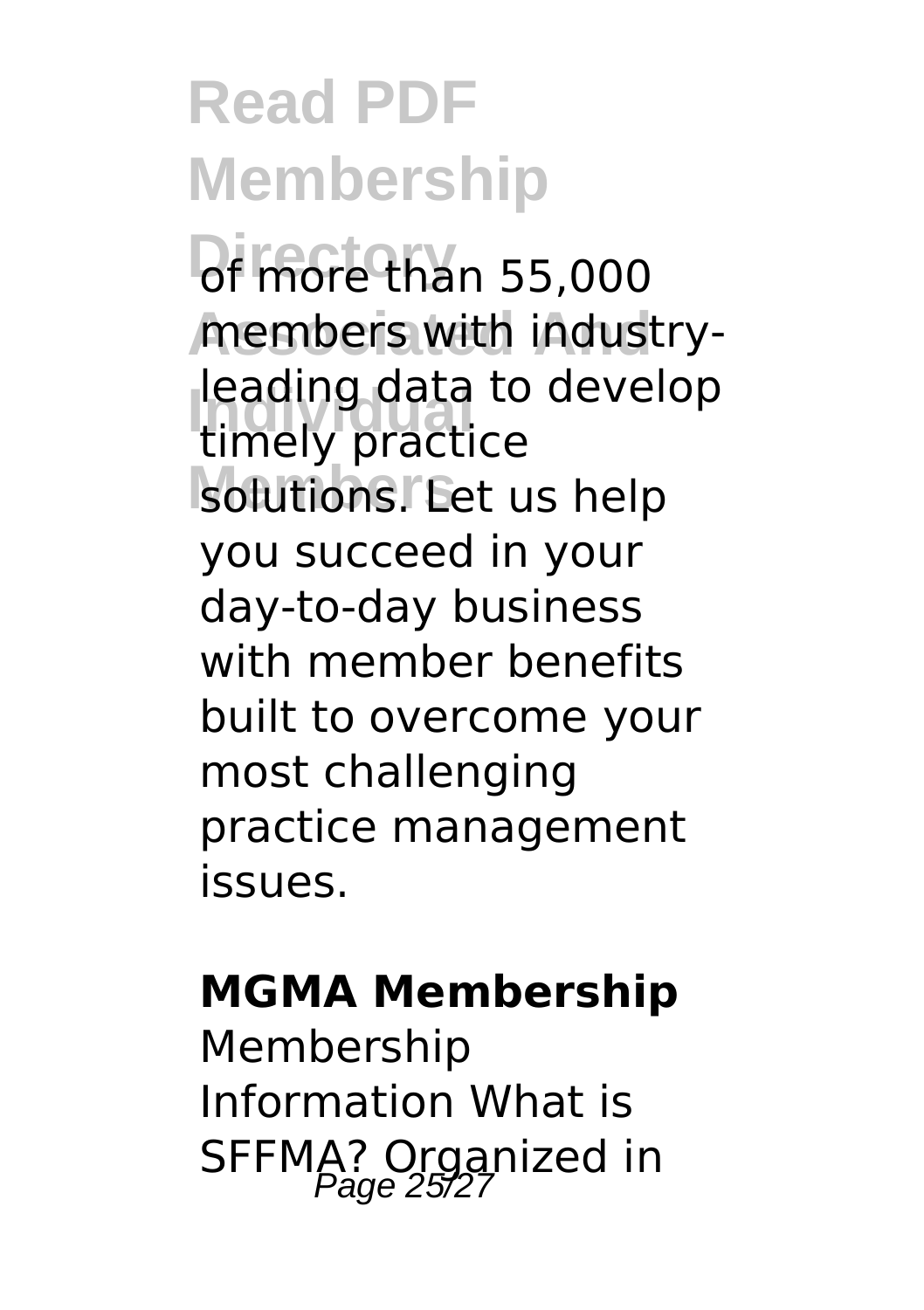1876, SFFMA is Texas' **Aldest and largest fire Individual** fire and emergency service responders of association serving the Texas and beyond. SFFMA has the support of over 1,200 fire departments, 20,000 individual members, 80 industrial fire brigades, and multiple EMS and international departments. The association is extremely active in…

Page 26/27